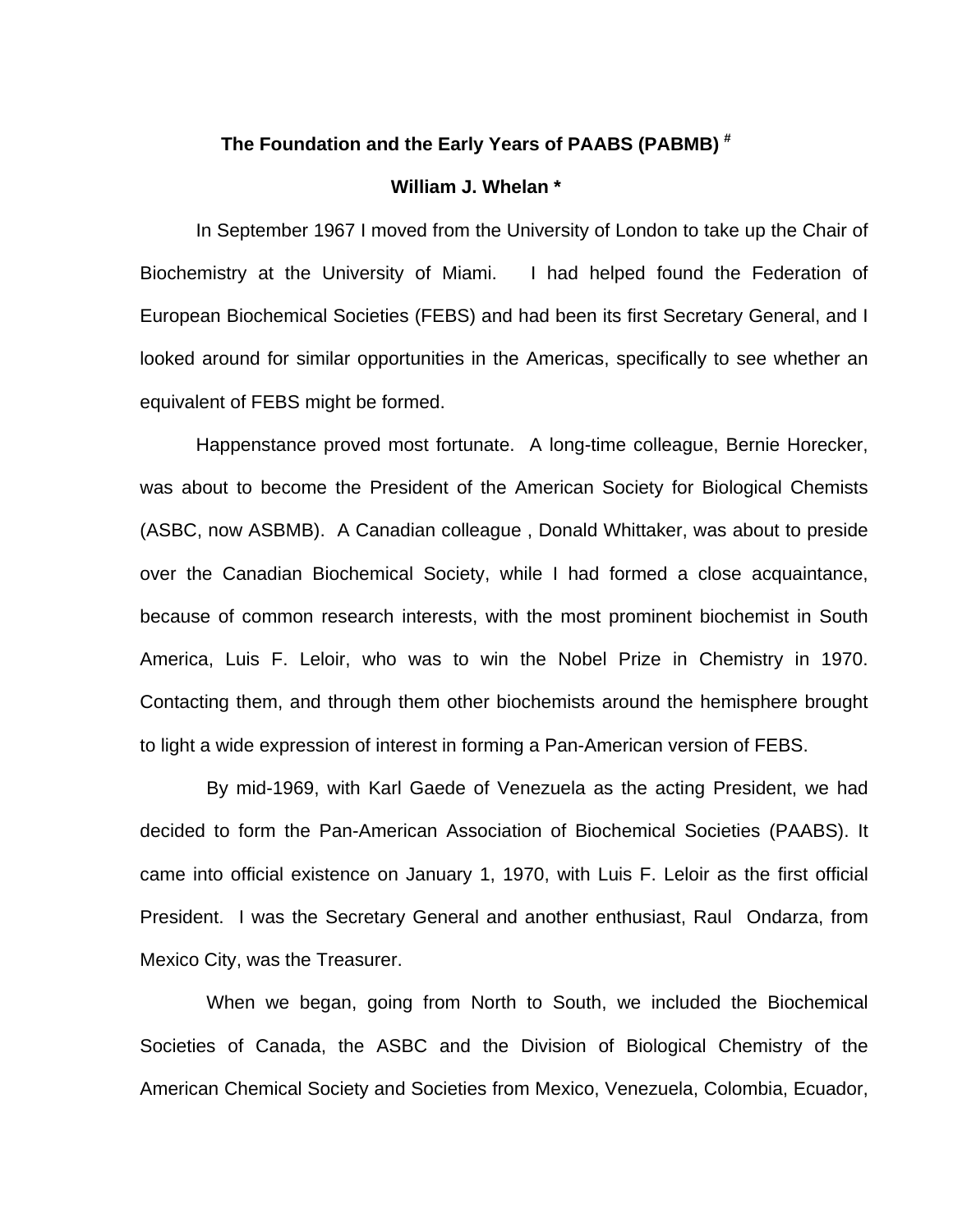Brazil, Peru, Chile and Argentina. There was a budding Society in Jamaica which we expected to join. We were enthusiastic to mimic FEBS by sponsoring an annual meeting, symposia, issuing a News Bulletin, all of which we did, and creating a publication both to raise our profile and as a source of income. For FEBS, the European Journal of Biochemistry and FEBS Letters were proving to be the sources of very substantial earnings, especially FEBS Letters. In 1971 PAABS held its first Meeting in Caracas, splendidly organized by Gaede. Around 1972 PAABS began the publication of a new-style journal, PAABS Revista, with Cyril Kay, from Canada, as the Editor-in-Chief. This was aimed at graduate students and postdoctorals still on the learning curve in biochemistry. It reprinted classical papers together with a commentary by an expert observer. It was published by Academic Press.

 The idea was an excellent one, strongly supported by Horecker, but Revista never took a firm foothold and went out of existence after a few years, never to be replaced by any other PAABS publication.

 In 1972 I resigned as Secretary General of PAABS, and was succeeded by Ronald Estabrook of Dallas, with continuing high hopes.

 When in 1973 I became the General Secretary of the International Union of Biochemistry (IUB, now IUBMB), I worked to have the Union provide funds to PAABS and to the new Asian-Oceanian Federation (FAOB). Funding began in 1979 and in 1982 an official membership category of Associated Organization was created in the IUB so that PAABS and FAOB gained recognition under the IUB umbrella. Since 1999, all four Regional Organizations, the others being FEBS and the African Federation are Associated Organizations of the IUBMB.